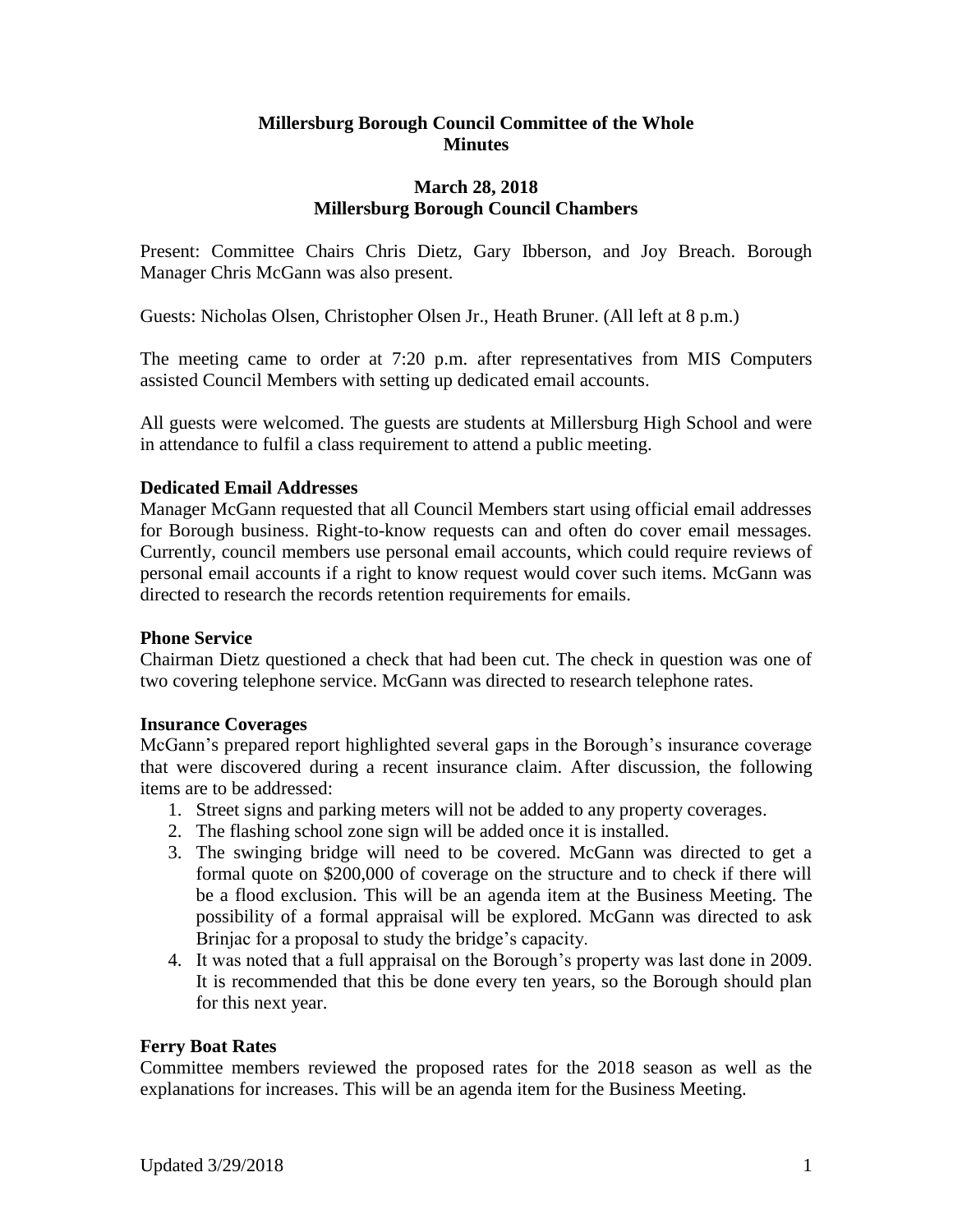## **New Park Bench**

The Borough has received a request to dedicate a bench along the river. Every bench currently has a sponsorship and Riverfront Park already has a large number of site amenities. Committee members agreed to add another wooden and concrete bench, but McGann is to check with the donor to see if they would agree to a bench in MYO Park near the river instead.

## **Facility Use Agreements**

Facility use requests have been received from the Healthy Kids Running Series and Little League Baseball. Both items will be on the agenda for the Business Meeting.

#### **101 West Street Issues**

McGann reported that a number of heating and AC issues are currently being addressed in the building. The heating and AC unit in the Authority Manager's office is to be reviewed as well.

#### **Building Renovations**

Over the years, building repairs and maintenance have largely been performed on an asneeded basis. This has resulted in a number of unbudgeted repairs and replacements as well as ongoing repair expenses. There have also been ongoing discussions of needs at the Pine Street lot. Dauphin County Gaming Grants cover municipal buildings. The Committee agreed to allow McGann to inventory the facility needs with the intention of submitting a grant application for the upcoming grant cycle.

## **Parking Restrictions**

The Streets Committee has discussed allowing only compact car parking at parking meters near intersections to allow for better line of sight to perform turning maneuvers. LTAP has confirmed that this is allowable. McGann will draft the appropriate ordinance language.

## **LTAP Study**

LTAP reviewed the truck turning situation at the intersection of Center and River Streets. McGann expects a report in the next few weeks. Any recommendations will be reviewed at a future Committee Meeting.

## **Overnight Parking in Public Parks**

The Committee reviewed a concern about residents using the parking area at Riverfront Park for personal use. Council's intent is to provide these spaces for park patrons rather than allowing nearby residents to take up the spaces. McGann will investigate the legalities and draft a proposed policy to address the situation.

#### **Street Closure Ordinance**

McGann presented a draft ordinance (Ordinance No. 2-18) for the Committee's review. This is still under legal review by the Borough Solicitor. Members were asked to review the language and provide any feedback. If the language is acceptable, advertising the ordinance will be an agenda item.